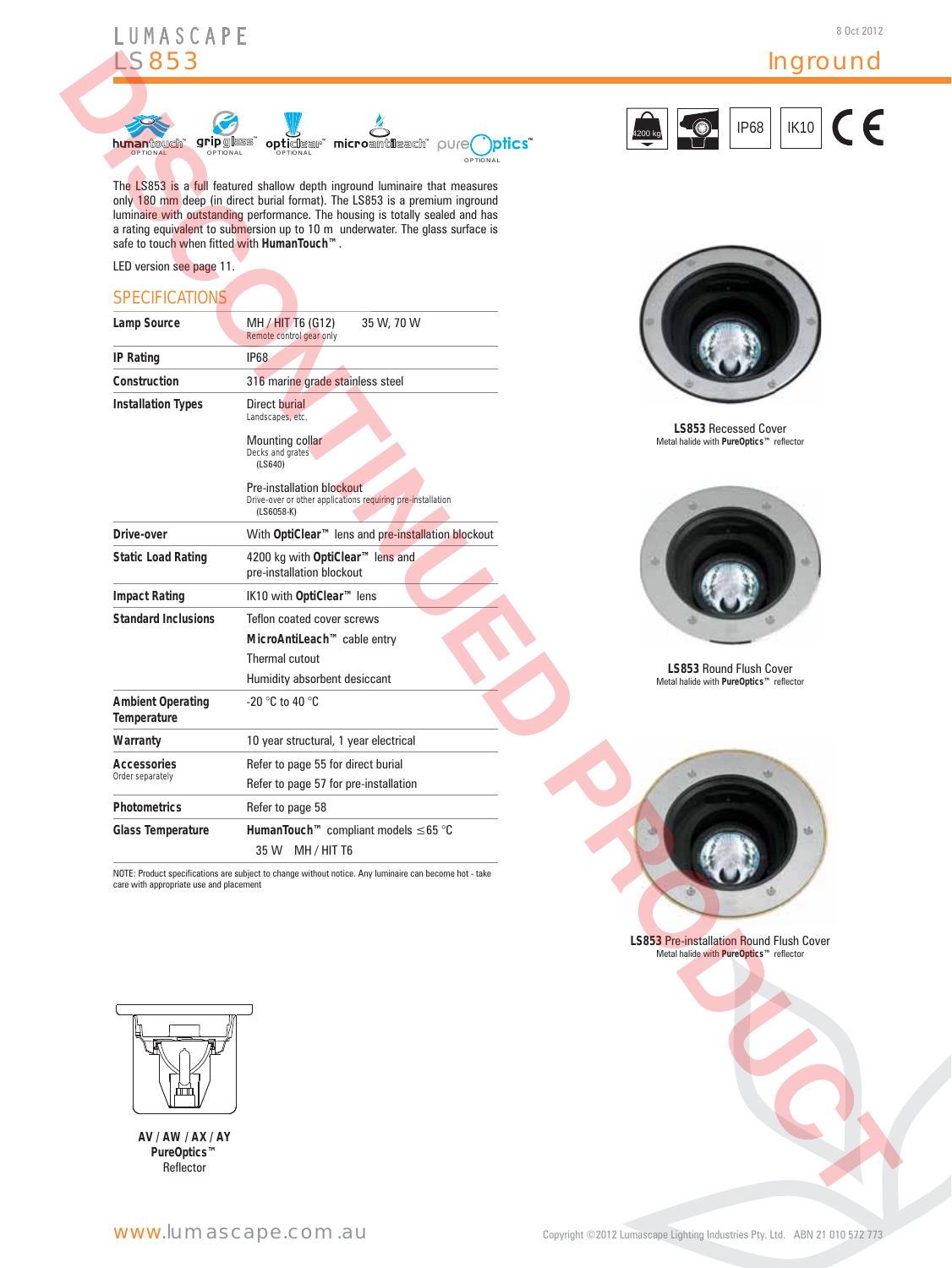# LUMASCAPE **LS853 Pre-Install & Mounting Collar Inground**



Other accessory stacking options may be available - consult factory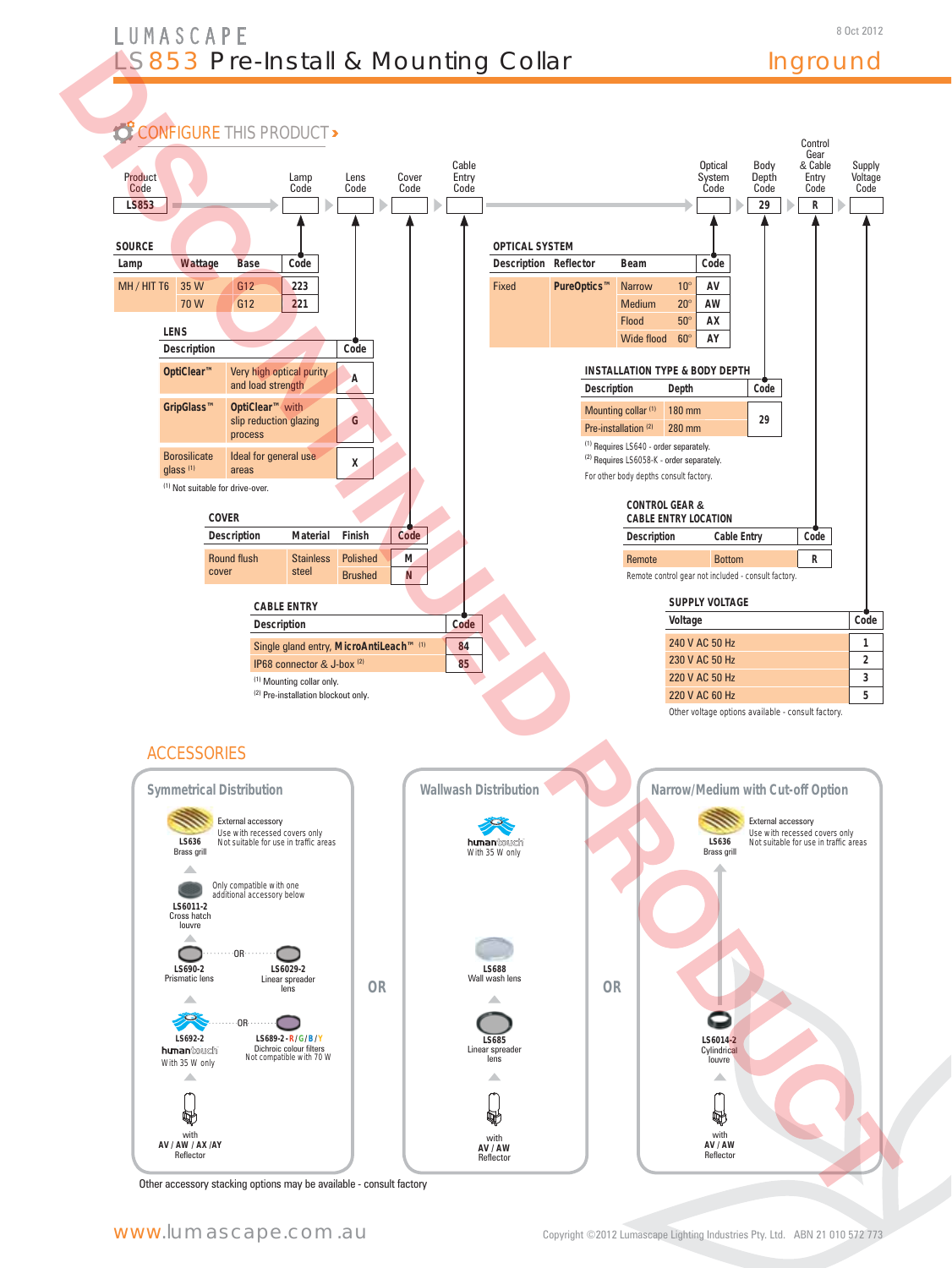#### WHY USE PRE-INSTALLATION BLOCKOUT

This type of installation requires the LS6058-K pre-installation kit (order separately) which acts as a blockout, and is intended for installation before the luminaire. This method ensures the luminaire itself is not damaged during concreting or other site works, and also allows for all wiring to be completed prior to luminaire placement. Pre-installation also

allows for off-site maintenance, via the detachable IP68 connector fitted on the luminaire housing.

The mating connector on the cable has a sealing cap which ensures water does not enter the cable before the installation is completed. Pre-installation is required for all drive-over applications.

#### WHY USE MOUNTING COLLARS

The LS640 mounting collar supports installation in decks and grates. They may also be used in hollow floors where there is appropriate ventilation.

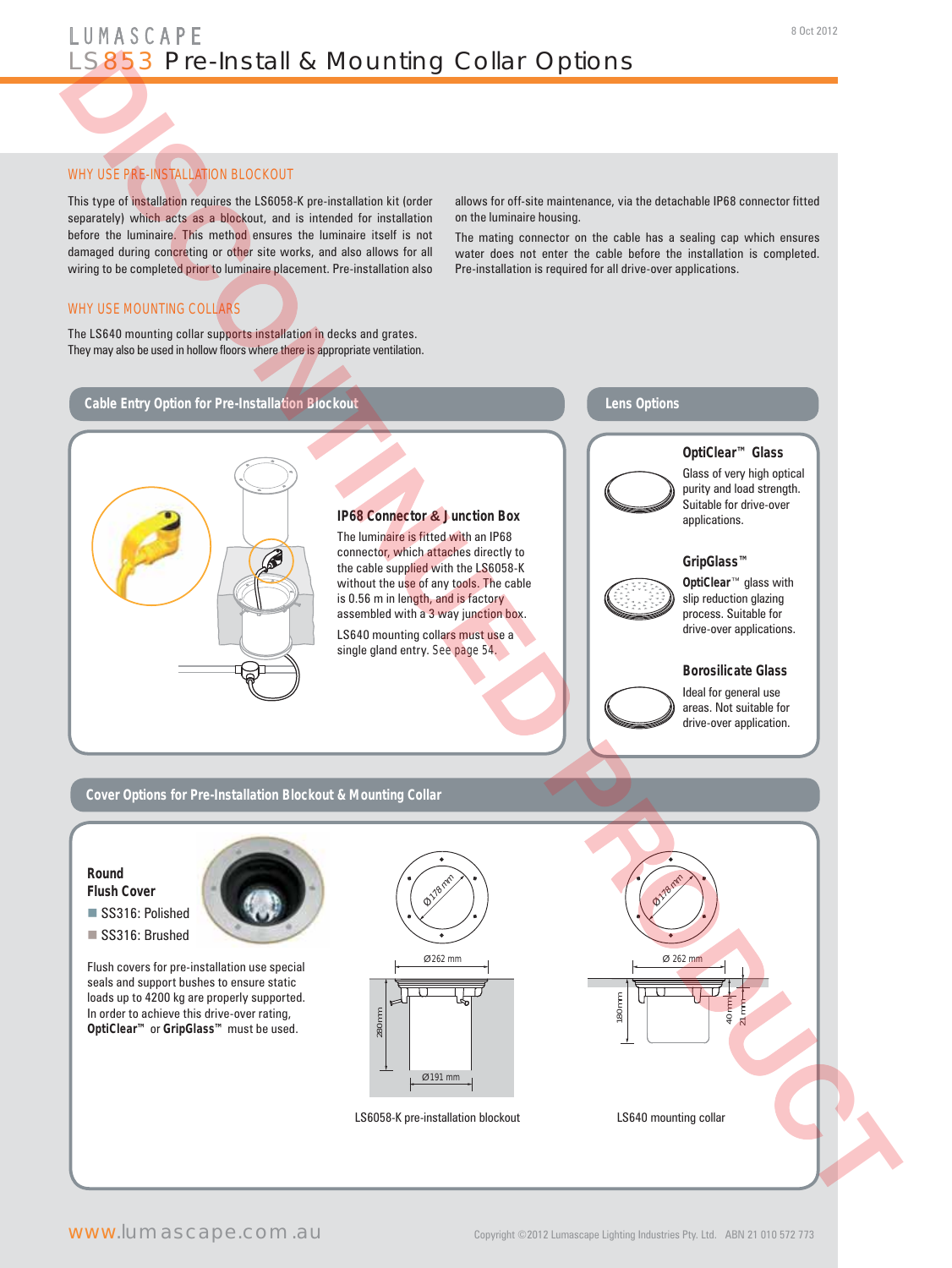# LUMASCAPE LS853 Direct Burial

# Inground



Other accessory stacking options may be available - consult factory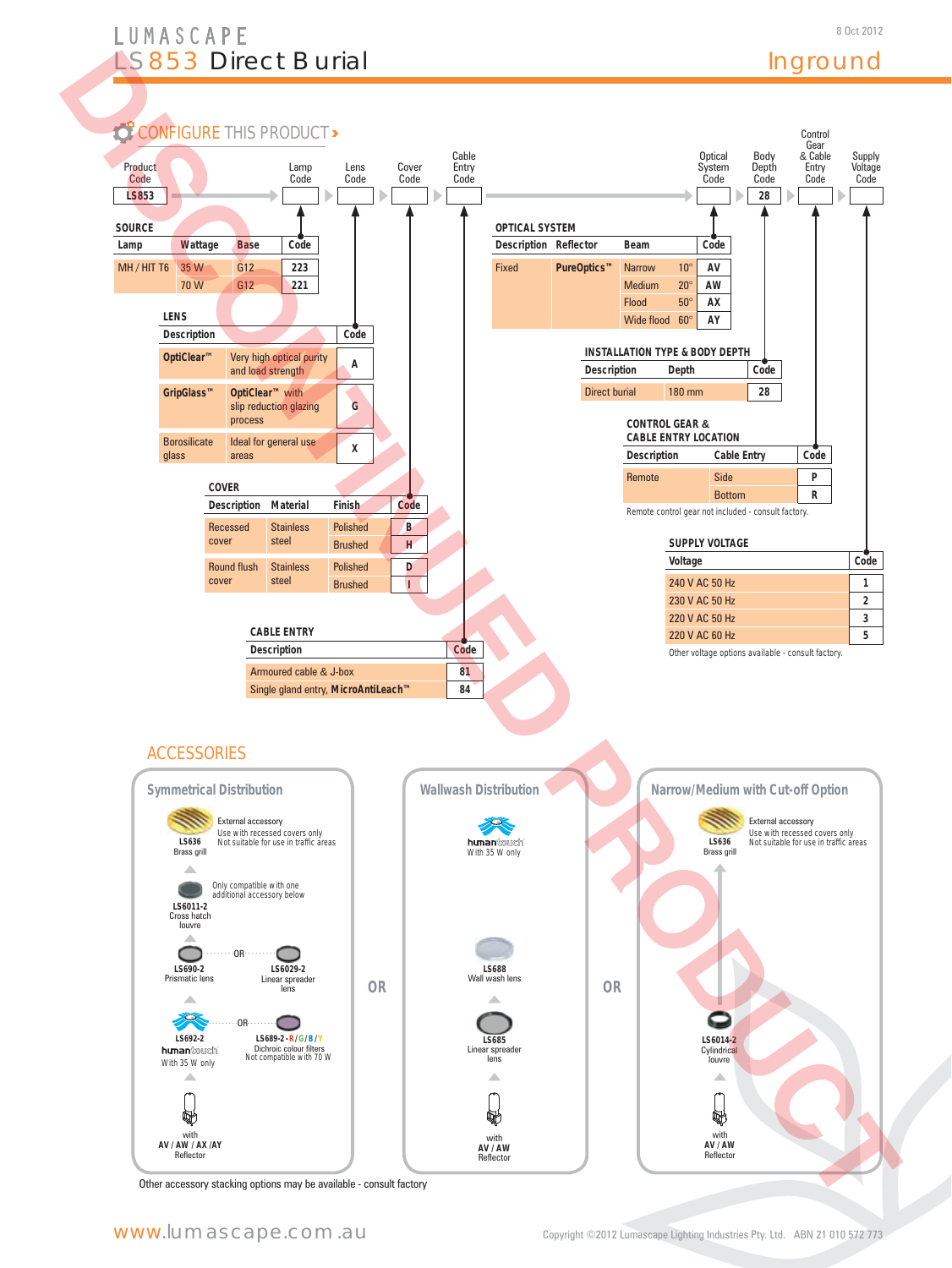

Direct burial installation is ideal for landscaping areas or in locations where the depth is restricted. This type of installation also allows for maximum heat dissipation. The stainless steel construction of the luminaire performs flawlessly in alkaline and acidic soil types, as well as chemically fertilised landscapes.



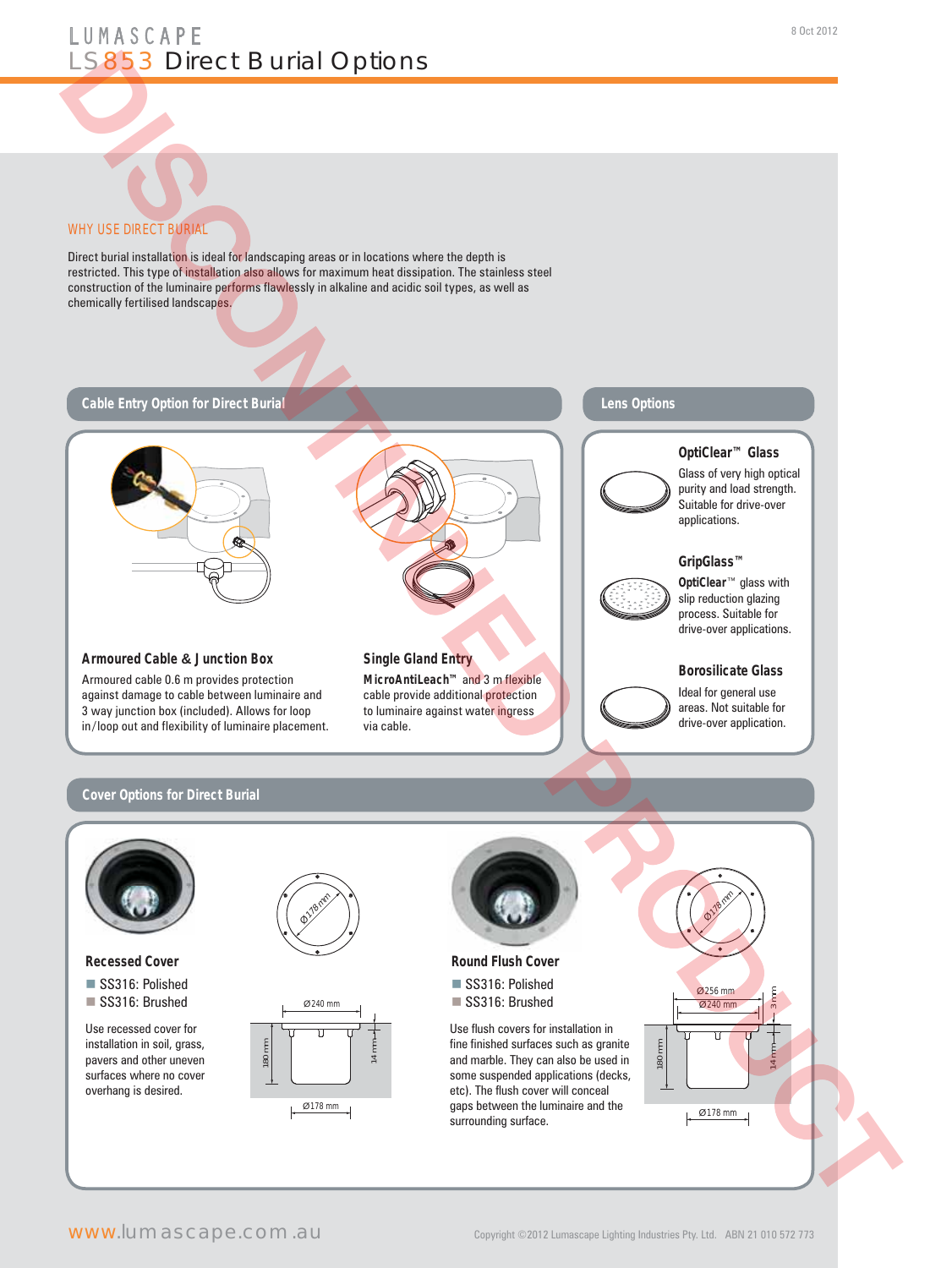# LUMASCAPE LS853 Photometrics and a large linground

# **PHOTOMETRICS**

IES data is available at www.lumascape.com.au ▶ Technical Data ▶ Photometric Files. For 70 W AV, AW, AX and AY photometry, see LS343 data on page 50.

> 140º 130º 120º 110º  $100$

> > 90º



|             | $C_0^{\circ}$  | $C 15^\circ$   | $C 30^\circ$   | $C$ 45 $^{\circ}$ | $C 60^\circ$ | $C75^\circ$  | $C90^\circ$    |
|-------------|----------------|----------------|----------------|-------------------|--------------|--------------|----------------|
| $90^\circ$  | 0              | $\overline{0}$ | $\mathbf{0}$   | $\overline{0}$    | $\mathbf{0}$ | $\mathbf{0}$ | 0              |
| $100^\circ$ | 0              | $\overline{0}$ | $\theta$       | $\overline{0}$    | $\mathbf{0}$ | $\mathbf{0}$ | 0              |
| $110^\circ$ | $\overline{0}$ | $\overline{0}$ | $\mathbf{0}$   | $\overline{0}$    | $\mathbf{0}$ | $\mathbf{0}$ | $\overline{0}$ |
| $120^\circ$ | $\overline{0}$ | $\Omega$       | $\mathbf{0}$   | $\overline{0}$    | $\mathbf{0}$ | $\mathbf{0}$ | $\mathbf{0}$   |
| $130^\circ$ | $\overline{0}$ | $\overline{0}$ | $\overline{0}$ | $\overline{0}$    | $\mathbf{0}$ | $\mathbf{0}$ | 0              |
| $140^\circ$ | 11             | 10             | 10             | 9                 | 9            | 9            | 8              |
| $150^\circ$ | 241            | 227            | 217            | 234               | 245          | 241          | 240            |
| $160^\circ$ | 873            | 785            | 776            | 790               | 778          | 776          | 768            |
| $170^\circ$ | 4770           | 4684           | 4734           | 4914              | 5142         | 5355         | 5445           |
| $180^\circ$ | 25362          | 25362          | 25362          | 25362             | 25362        | 25362        | 25362          |

#### **Illuminance at a Distance**

| m              | Center Beam Ix | Beam Ø          |
|----------------|----------------|-----------------|
| $\mathbf{1}$   | 25362          | 16 cm           |
| $\overline{2}$ | 6341           | $32 \text{ cm}$ |
| $\overline{3}$ | 2818           | 47 cm           |
| $\overline{4}$ | 1585           | 63 cm           |
| 5              | 1014           | 79 cm           |

#### **Polar Candela Distribution**



20° Beam Angle

| Power Input   | 49.3    |
|---------------|---------|
| <b>Lumens</b> | 2205    |
| Efficacy      | 45 lm/W |



|             | $C_0^{\circ}$  | C <sub>15</sub> ° | $C 30^\circ$   | $C$ 45 $^{\circ}$ | $C 60^\circ$ | $C$ 75 $^{\circ}$ | $C90^\circ$    |
|-------------|----------------|-------------------|----------------|-------------------|--------------|-------------------|----------------|
| $90^\circ$  | $\mathbf{0}$   | $\mathbf{0}$      | 0              | $\overline{0}$    | $\mathbf{0}$ | $\mathbf{0}$      | $\mathbf 0$    |
| $100^\circ$ | $\overline{0}$ | $\bf{0}$          | $\overline{0}$ | $\overline{0}$    | $\mathbf{0}$ | $\mathbf{0}$      | $\mathbf{0}$   |
| $110^\circ$ | $\bf{0}$       | $\bf{0}$          | $\bf{0}$       | $\overline{0}$    | $\mathbf{0}$ | $\mathbf{0}$      | $\mathbf{0}$   |
| $120^\circ$ | $\overline{0}$ | $\overline{0}$    | $\bf{0}$       | $\bf{0}$          | $\mathbf{0}$ | $\mathbf{0}$      | $\mathbf 0$    |
| $130^\circ$ | 12             | 10                | 9              | $\overline{7}$    | 5            | 3                 | $\overline{2}$ |
| $140^\circ$ | 52             | 38                | 28             | 21                | 18           | 15                | 15             |
| $150^\circ$ | 424            | 353               | 323            | 302               | 292          | 270               | 231            |
| $160^\circ$ | 1553           | 1271              | 976            | 944               | 943          | 795               | 705            |
| $170^\circ$ | 6213           | 5582              | 4834           | 4808              | 4976         | 4998              | 4900           |
| 180°        | 27330          | 27330             | 27330          | 27330             | 27330        | 27330             | 27330          |

#### **Illuminance at a Distance**

| m              | Center Beam Ix | Beam Ø |
|----------------|----------------|--------|
| 1              | 27330          | 18 cm  |
| $\overline{2}$ | 6833           | 36 cm  |
| 3              | 3037           | 55 cm  |
| 4              | 1708           | 73 cm  |
| 5              | 1093           | 91 cm  |

## LS853 35 W MH Flood AX

50° Beam Angle

| Power Input   | 39      |
|---------------|---------|
| <b>Lumens</b> | 2032    |
| Efficacy      | 23 lm/W |

| 170°<br>160° | $90^\circ$  |  |
|--------------|-------------|--|
| 150°         | $100^\circ$ |  |
| 140°         | $110^\circ$ |  |
| 130°         | $120^\circ$ |  |
|              | $130^\circ$ |  |
| 120°         | $140^\circ$ |  |
| $110^{o}$    | 150°        |  |
|              | $160^\circ$ |  |
| 100°         | $170^\circ$ |  |
| $90^\circ$   | 180°        |  |
|              |             |  |
|              |             |  |

#### **C 0° C 15° C 30° C 45° C 60° C 75° C 90° 90°** 0000000 **100°** 0 0 0 0 0 0 0 0 **110°** 1 1 1 1 1 1 1 **120°** 5555555 **130°** 43 43 43 43 43 43 43 **140°** 246 246 246 246 246 246 246 **150°** 837 837 837 837 837 837 837 **160°** 2003 2003 2003 2003 2003 2003 2003 **170°** 2891 2891 2891 2891 2891 2891 2891 **180°** 3068 3068 3068 3068 3068 3068 3068

#### **Polar Candela Distribution Illuminance at Distance**



767

C-0º

1534

2301

3068

170º 180º